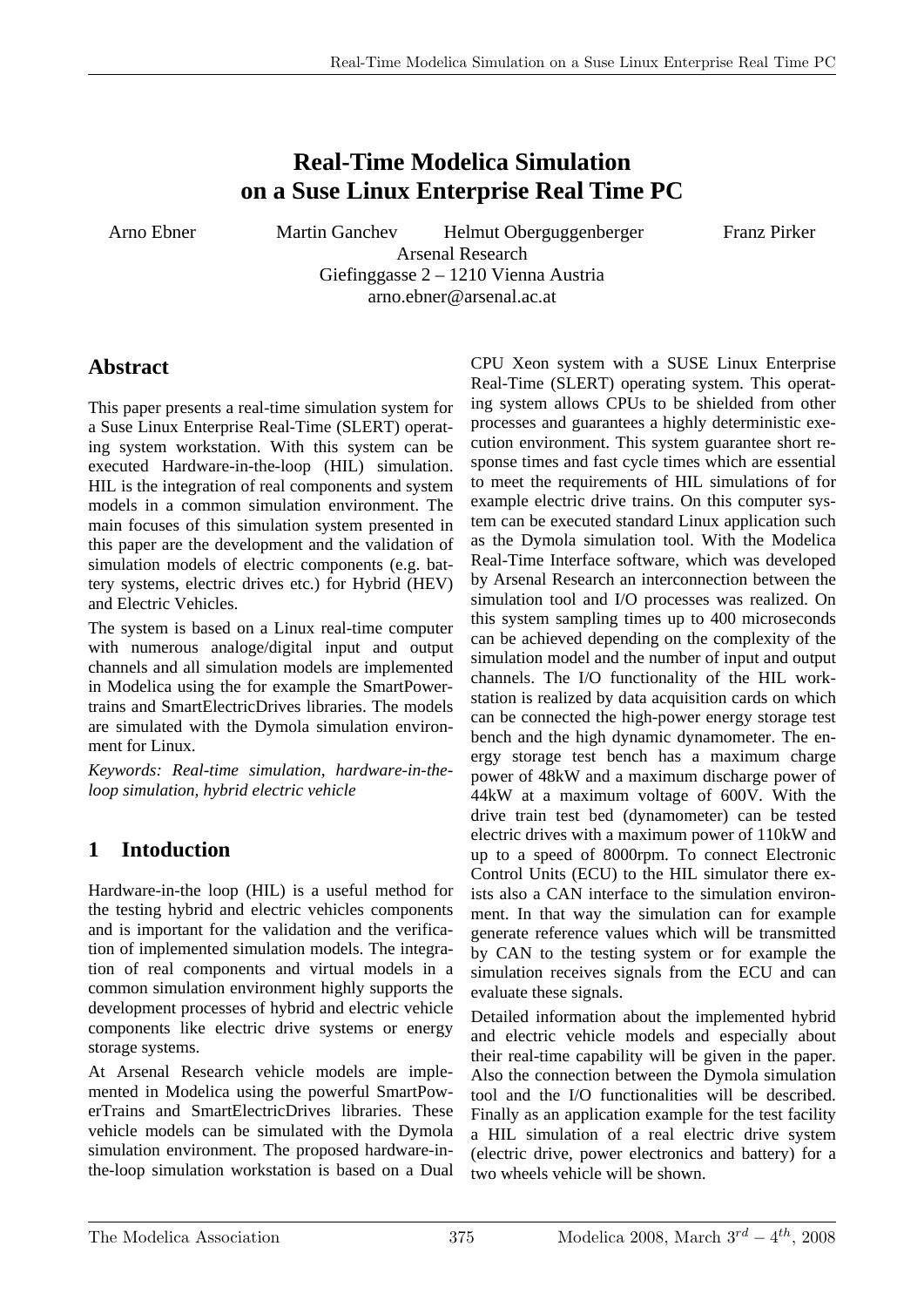

Figure 1: System overview of a HIL configuration for testing the electric components of a hybrid electric vehicle

## **2 System Overview**

#### **2.1 Real Time Computer**

The main part of the proposed system is a 3.2 GHz Dual CPU Workstation with a SUSE Linux Enterprise Real-Time (SLERT) operating system. On this system operates a normal Dymola simulation environment for Linux on which can be implemented and simulated Modelica models. The effort of this system is that the simulation models can be executed in realtime directly from the simulation environment.

The proposed simulation computer with the SLERT operating system guarantees short response times and fast cycle times; such fast sampling time is for example required for HIL simulations of drive trains. A sampling frequency of over 2 kHz can be achieved depending on the complexity of the simulation model and the number of input and output channels. The input and output functionality to the test benches is provided by an analoge/digital data acquisition card connected and for the digital communication with Electronic Control Units (ECU) by an external -CAN interface.

#### **2.2 Testing Infrastructure**

The simulation environment on the Linux computer generates reference values for the drive train test

bench on which is connected the testing drive and for the energy storage test bench on which is for example connected a real battery. As feedback the simulation tool receives measured values from the real components. In figure 1 is given a possible schematic overview of the HIL system for testing the electric components for a hybrid or an electric vehicle. In this case the motor control unit (MCU), the power electronics (inverter), the electric drive, the battery management system (BMS) and the battery stack are the systems under test. The behavior of the vehicle for example the internal combusting engine, the driving dynamics, the ambient conditions, the drive cycle and the driver will be simulated on the real-time simulation workstation.

Table 1: Technical data of drive-train test-bench (dynamometer)

| Peak Power          | $110 \text{ kW}$ |
|---------------------|------------------|
| Peak Torque         | 500 Nm           |
| Peak Speed          | 8000 rpm         |
| Control Modes       | Torque or Speed  |
| Ext. Data I/O Freq. | $500$ Hz         |
|                     |                  |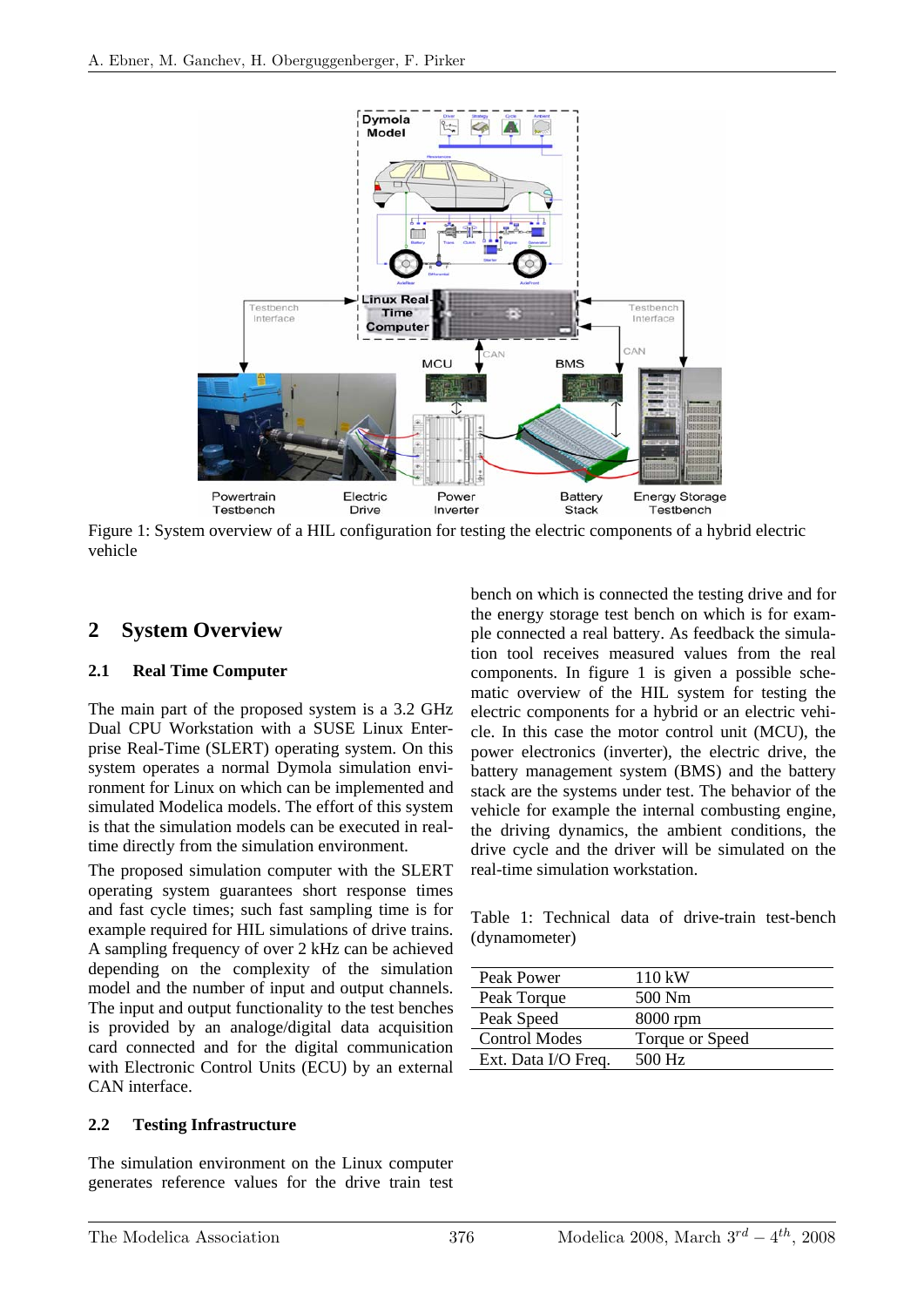| 480 V                    |
|--------------------------|
| 100 A @ 480 V or         |
| 500 A @ 60 V             |
|                          |
| 600 V                    |
| 540 A @ 600 V or         |
| 750 A @ 60 V             |
| Voltage, Current, Power, |
| Resistance               |
|                          |

Table 2: Technical data of electric energy storage test-bench

## **3 Modelica Real-Time Interface**

The Modelica Real-Time Interface provides an interconnection between the Dymola simulation tool and the input and output functionalities of the system. The interface guarantees the synchronisation between the simulation time and the real time. Simulation time means the virtual time inside of the simulation time which will be matched with the time in the real world by the Real-Time Interface. The interface provides also the signal conditioning of the simulation variables to input and output values of the DAC channels, in that way the test benches can be connected directly to the simulation workstation.



Figure 3: The two main processes for the real-time simulation

For a running real-time simulation two main processes the so-called Dymosim process and the RTmod process works together. The model and solver are executed in the Dymosim process, this is the lefthanded process in figure 3 . The model can be build with the RTInterface blocks for example for Trigger functions and data I/O. Data I/O is implemented by a Shred Memory and synchronized by semaphores. All functionality in Modelica is implemented using external c-functions and Modelica standard blocks. The RTmod process (right-handed process in figure 3) is completely c-written it includes the Frequency Based Scheduler synchronization the Data I/O over shared memory and the DAQ functions for analoge and digital In- and Output.



Figure 2: Functional overview of the Modelica realtime interface

## **4 Application Examples**

#### **4.1 Hybrid Electric Vehicle HIL Simulation**

A hardware-in-the-loop simulation of a HEV system will be shown as an application example. The behavior of a Mild HEV is simulated on the Linux realtime computer on which is connected a real electric drive with a peak power of 12 kW and the motor control unit for this electric drive. The whole HEV is modeled in Modelica using the SmartPowertrains library and the SmartElectricDrives library. Based on suited power requirements pointed out by a drive cycle, the simulation model generates the reference values for the testing drive, (e.g. a reference torque) which are communicated to the Motor Control Unit (MCU) via the CAN bus and the power inverter generates the electric signals for the drive. The measured torque in the load cell of the test bench corresponds to the torque of the power train, this feedback value goes back the simulation model and new reference values can be calculated.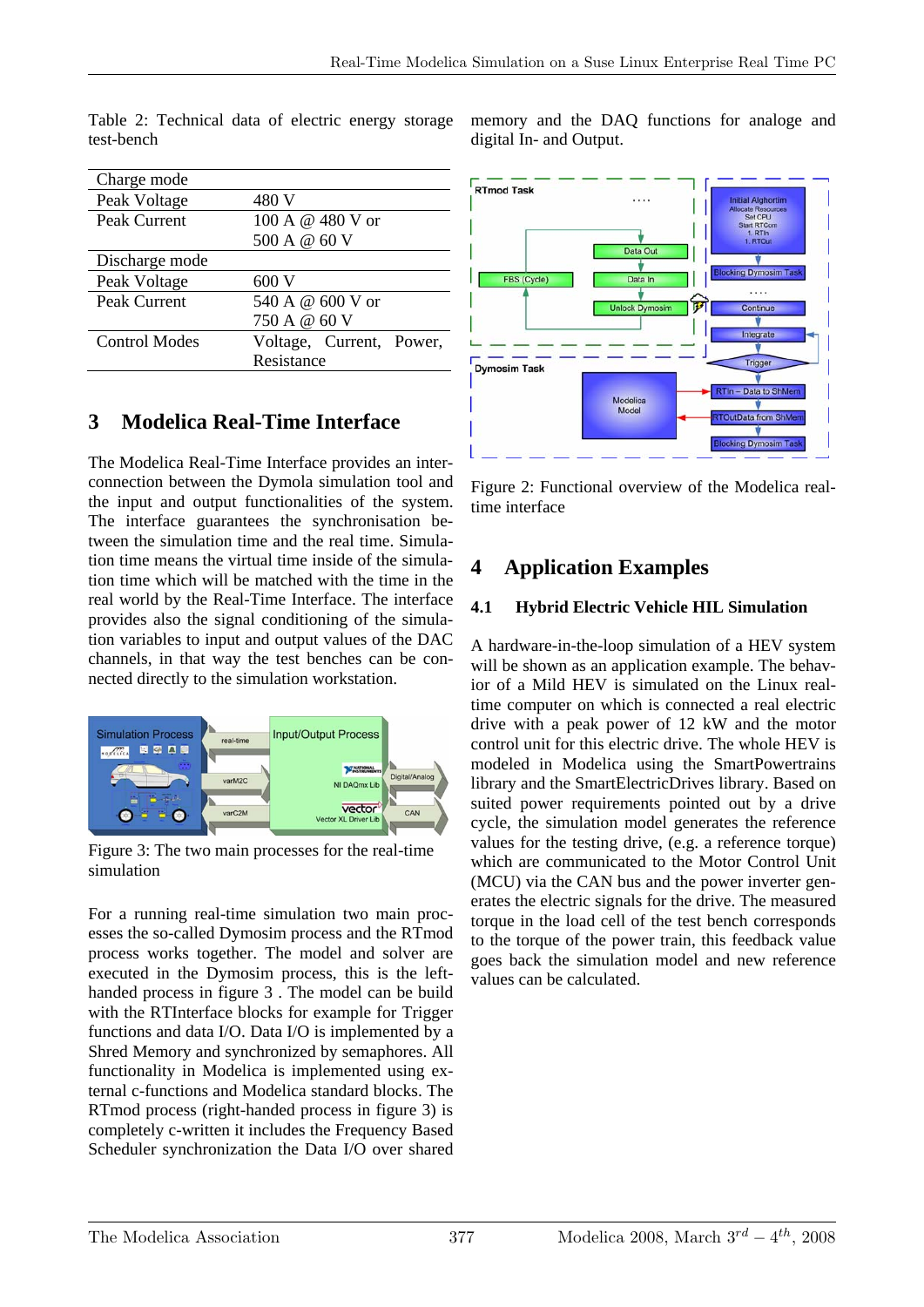

Figure 4: HEV hardware-in-the-loop simulation

#### **4.2 Electric Two-Wheeler HIL Simulation**

The capabilities of electric two-wheelers are intensively investigated due to their high potential for improved urban mobility as well as tourist or sport application. Nevertheless existing products are in many cases lacking of appropriate range or power to achieve a broad (satisfactory) customer acceptance. To evaluate the technological potential of electric two-wheelers different e-scooter concepts have been analyzed by simulation. Based on the simulation environment available at arsenal research an electric scooter model was set up and simulations using different electric drive configurations have been performed. The results allow for determination of high power scooter concepts. For validation and demonstration of a high power two-wheeler an e-scooter prototype has been realized and tested. The simulation and test results in e.g. performance and range will be given as well as the further improvement potential will be discussed.



Figure 5: Electric two-wheeler hardware-in-the-loop simulation

### **5 Conclusion**

In the provided paper is presented a HIL simulation solution for development and for testing of components for HEV`s. The powerful hardware of the simulation computer and the real-time operating system allows the simulation of complex models with a fast data exchange with the real components which are connected to test benches. With the described *Modelica Real-Time Interface* it is possible to execute the HIL simulation direct from the *Dymola* simulation tool with which was implemented the model.

The benefit of this system is that a simulation engineer can for example validate an implemented model directly, matching the simulation results with the measured values at the connected real component. Or in the advanced development an engineer can test a developed component also when the entire system is not available; the prototype of the system exists only as a virtual model in the simulation.

### **References**

- [1] Peter Fritzson, "Principles of Object-Oriented Modeling and Simulation with Modelica 2.1", IEEE Press, Piscataway, NJ, 2004
- [2] M. Otter, H. Elmqvist, "Modelica Language, Libraries, Tools, Workshop and EU-Project RealSim", Simulation News Europe, pp. 3-8, Dec. 2000
- [3] A. Ebner, A. Haumer, D. Simic, F. Pirker: "Interacting Modelica using a Named Pipe for Hardware-in-the-loop Simulation", 5th International Modelica Conference Proceedings Vol.1, pp. 261-266, Vienna, Austria, 2006.
- [4] A. Ebner, F. V. Conte, F. Pirker: "Rapid Validation of Battery Management System with a Dymola Hardware-in-the-Loop Simulation Energy Storage Test Bench", 22nd International Battery, Hybrid and Fuel Cell Electric Vehicle Symposium & Exposition; pp. 1570-1574, Yokohama, Japan, 2006.
- [5] D. Simic, H. Giuliani, C. Kral, J. Gragger, "Simulation of Hybrid Electric Vehicles", 5th International Modelica Conference Proceedings Vol.1, pp. 25-32, Vienna, Austria, 2006.
- [6] J. Gragger, D. Simic, C. Kral, H. Giuliani, V. Conte, F. Pirker, "A Simulation Tool for